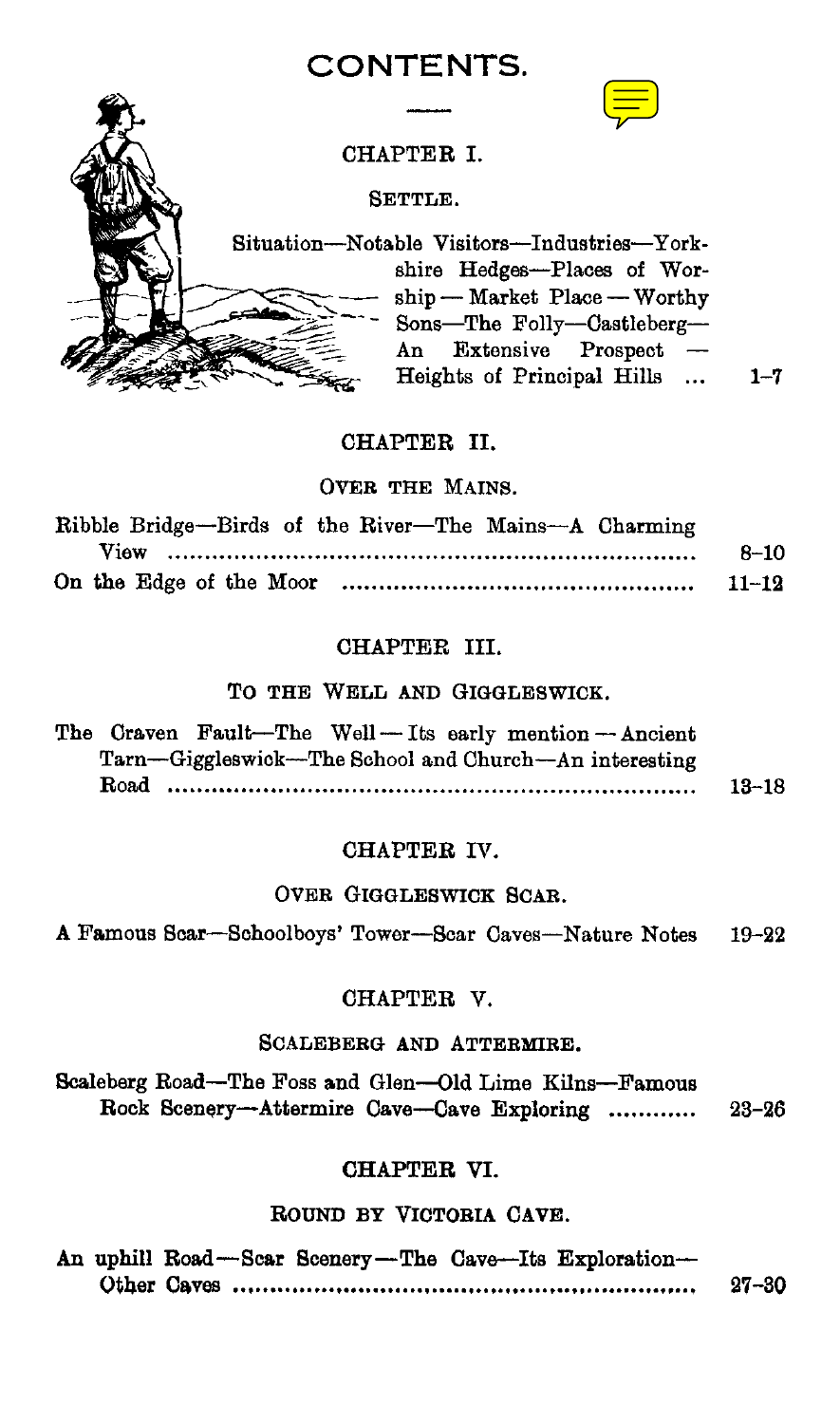#### V1. CONTENTS.

#### CHAPTER VII.

## STACKHOUSE AND STAINFORTH FOSS.

| SIACAHOUSE AND SIAINFUAIR FUSS.                            |           |  |
|------------------------------------------------------------|-----------|--|
| A Pretty Hamlet--By the River--Stainforth Foss and Bridge- |           |  |
| Knight Stainforth-Robin Hood's Mill-The Locks-Old          |           |  |
|                                                            | $31 - 36$ |  |
|                                                            |           |  |

## CHAPTER VIII.

#### CATTERICK FOSS.

|           | A notable Rock-The Foss-Stainforth-Langeliffe-The brothers |           |
|-----------|------------------------------------------------------------|-----------|
| Twisleton |                                                            | $37 - 43$ |

## CHAPTER IX.

#### SMEARSIDE AND FEIZOR.

| "Happy Valley"—A Famous Wall—Smearside—Feizor—Brunton |       |
|-------------------------------------------------------|-------|
| Lane                                                  | 44–46 |

## CAVE HA' AND LAWKLAND.

| Buckhaw Brow Cave—An Old Bear Den—Charming Lawkland— |       |
|------------------------------------------------------|-------|
|                                                      | 46–48 |

## CHAPTER X.

#### RATHMELL AND HESLEY LANE.

Along the Ribble — Birds and Flowers—Rathmell — Richard Frankland—Hesley Lane—Ancient Burial Mounds ............ 49-52

## CHAPTER XI.

## THE CYCLIST AND MOTORIST AT SETTLE.

#### (NORTH).

Route No. 1—Settle to Ribblehead, Chapel-le-Dale and Ingleton. 2—Settle to Dentdale, Sedbergh and Kirkby Lonsdale.  $\ddot{\phantom{a}}$ **f1 h**<sup>3</sup>—Settle to Helwith Bridge, Austwick and Lawkland 53-59

#### CHAPTER XII.

#### (SOuTH).

Route No. 4—Settle to Bolton-by-Bowland.

**I)** 5—Settle to Ribchester.

6—Settle to Grassington, Kilnsey and Arncliffe ... 60-68 ,,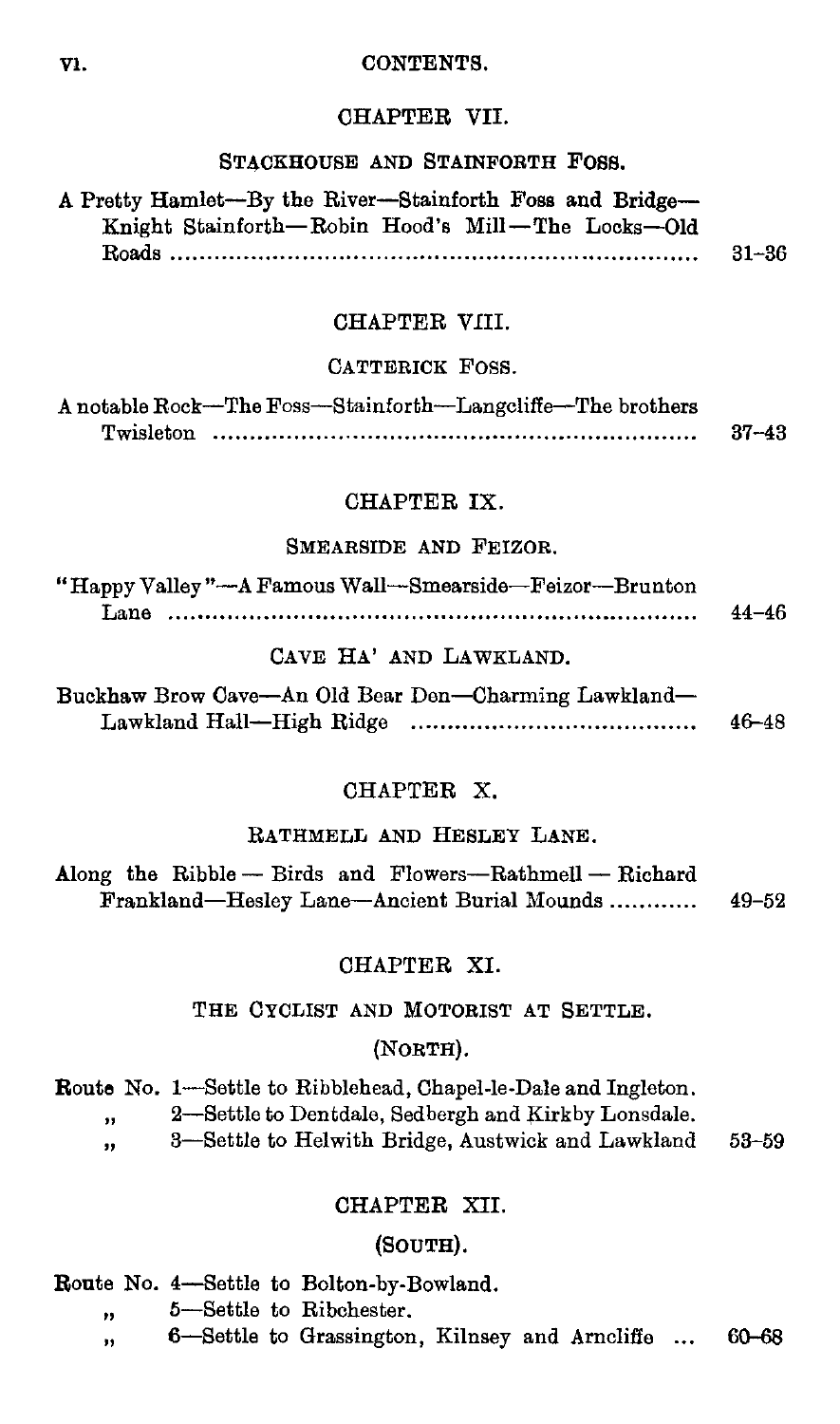**CONTENTS.** vii.

## **CHAPTER XIII.**

## **NATURAL HISTORY NOTES.**

(Settle District).

|                   | Mammals-Denizens of the River-Bird Life-Insect Life, etc- |       |
|-------------------|-----------------------------------------------------------|-------|
| Trees--Plant Life |                                                           | 69–76 |

## CHAPTER **XIV.**

#### **SETTLE TO HORTON-IN-RIBBLESDALE.**

| Langcliffe Hall-Interesting Milestones-An Ancient Lake- |  |       |
|---------------------------------------------------------|--|-------|
|                                                         |  | 77–80 |

**HORTON-IN-RIBBLESDALE TO SETTLE.** 

| By the River-Coomb's Quarry-Helwith Moss-Flowers and |       |
|------------------------------------------------------|-------|
|                                                      | 81–83 |

#### CHAPTER XV.

#### **HORTON MOOR AND PENYGHENT.**

| Bridge End-Douk Ghyll Scar-Underground Waters-Hull |       |
|----------------------------------------------------|-------|
| Pot-Hunt Pot-Uncommon Plants-Bird Life-The Pros-   |       |
|                                                    | 84–90 |

## CHAPTER **XVI.**

#### **THE GHYLLS OF UPPER RIBBLESDALE.**

| Ribblehead - Former Days-Thorn's Ghyll - Katnot Cave- |  |       |
|-------------------------------------------------------|--|-------|
|                                                       |  | 91–98 |

#### CHAPTER XVII.

### **WHERNSIDE AND INGLEBOROUGH.**

Batty Moss — Foss Ghyll — Ascent of Whernside — View from Whernside— Tarns — The Descent —Chapel-le-Dale — The Church—Weathercote Cave — Gingle Pot — Hurtle Pot — God's Bridge —Bruntscar Cave — Gatekirk Cave — Ivescar Cave - Great Douk Cave - Braithwaite Wife Hole - Mere Gill—Ascent of Ingleborough—View from Ingleborough **— The Descent--Nature Notes 99-121**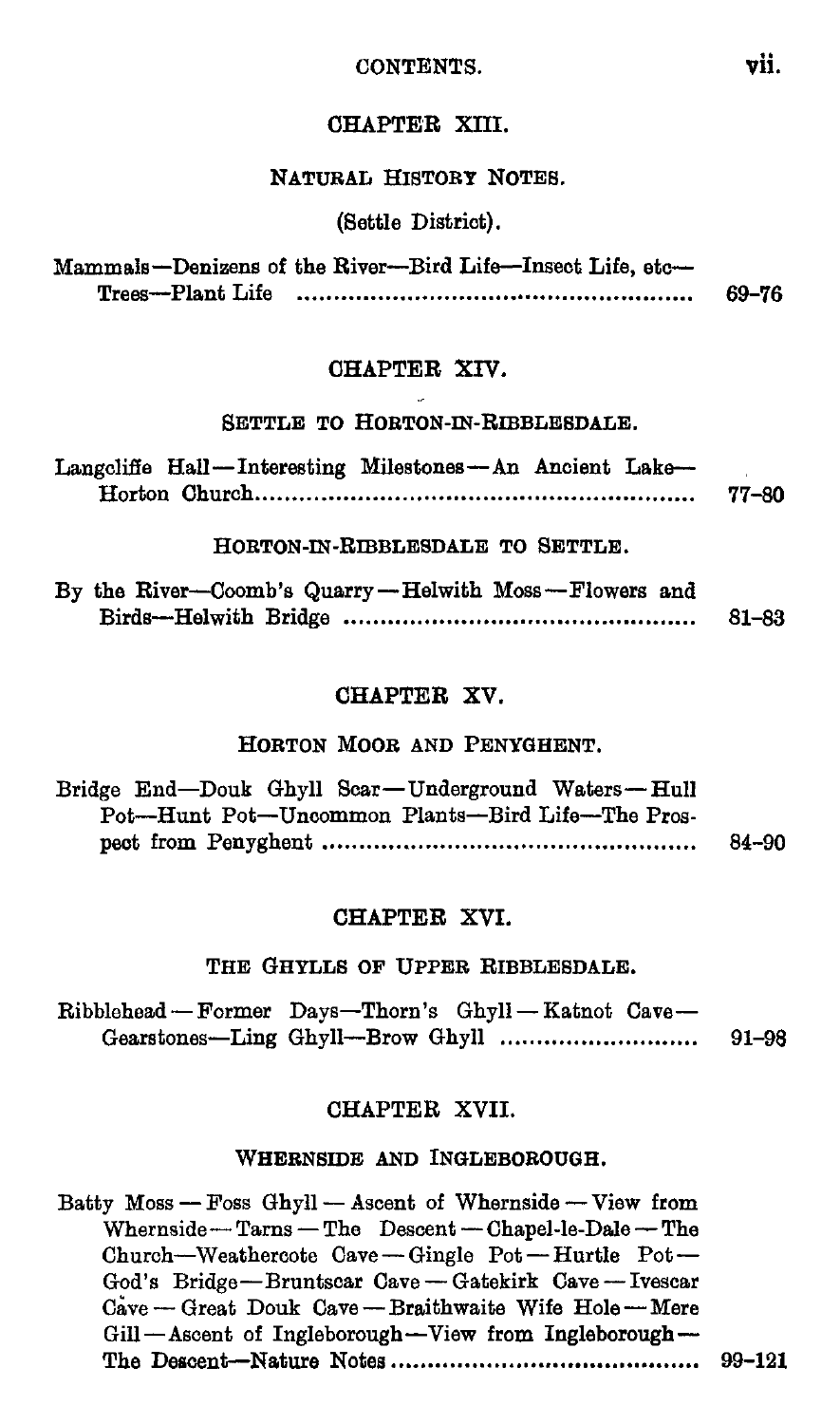#### CONTENTS.

## CHAPTER XVIII.

#### CLAPHAM AND GAPING GHYLL.

Settle to Clapham—Michael Faraday—Clapham Village—The Church — Clapdale Hall— Clapham Cave — Trow Ghyll— Gaping Ghyll — Alum Pot — Clapham to Settle — Nature Notes 122-136

## CHAPTER XIX.

## MALHAM AND GORDALE SCAR.

|  |  |  | Settle to Malham-Malham Cove-Plant Life-Janet's Force- |  |
|--|--|--|--------------------------------------------------------|--|
|  |  |  | Gordale Scar-Kirkby Malham Church-Malham Tarn-         |  |
|  |  |  |                                                        |  |

## CHAPTER XX.

#### DENTDALE.

An Alpine Station—Prospect from Station Hill—Dent Head— Notable Railroad Undertakings — Stone House Mill — Harbourgill—Lea Gate--Cowgill-Mary and William Howitt --Gibb's Hall—Hell Cauldron—Primitive Vehicles—Denttown—Adam Sedgwick — The Church — Dent Knitters — Flintergill — Gawthrop — Dent to Ingleton — Whernside— Geological Features—Dent to Sedbergh—Bracken Ghyll...... 153-179

#### CHAPTER XXI.

#### GARSDALE.

| Sedbergh-The School and Church-Geological Features-James |  |
|----------------------------------------------------------|--|
| Inman-Dr. John Haygarth-Garsdale Village-Richard         |  |
| Braithwaite-Dandra Garth-John Dawson-Garsdale Pits       |  |
|                                                          |  |
|                                                          |  |

## CHAPTER XXII.